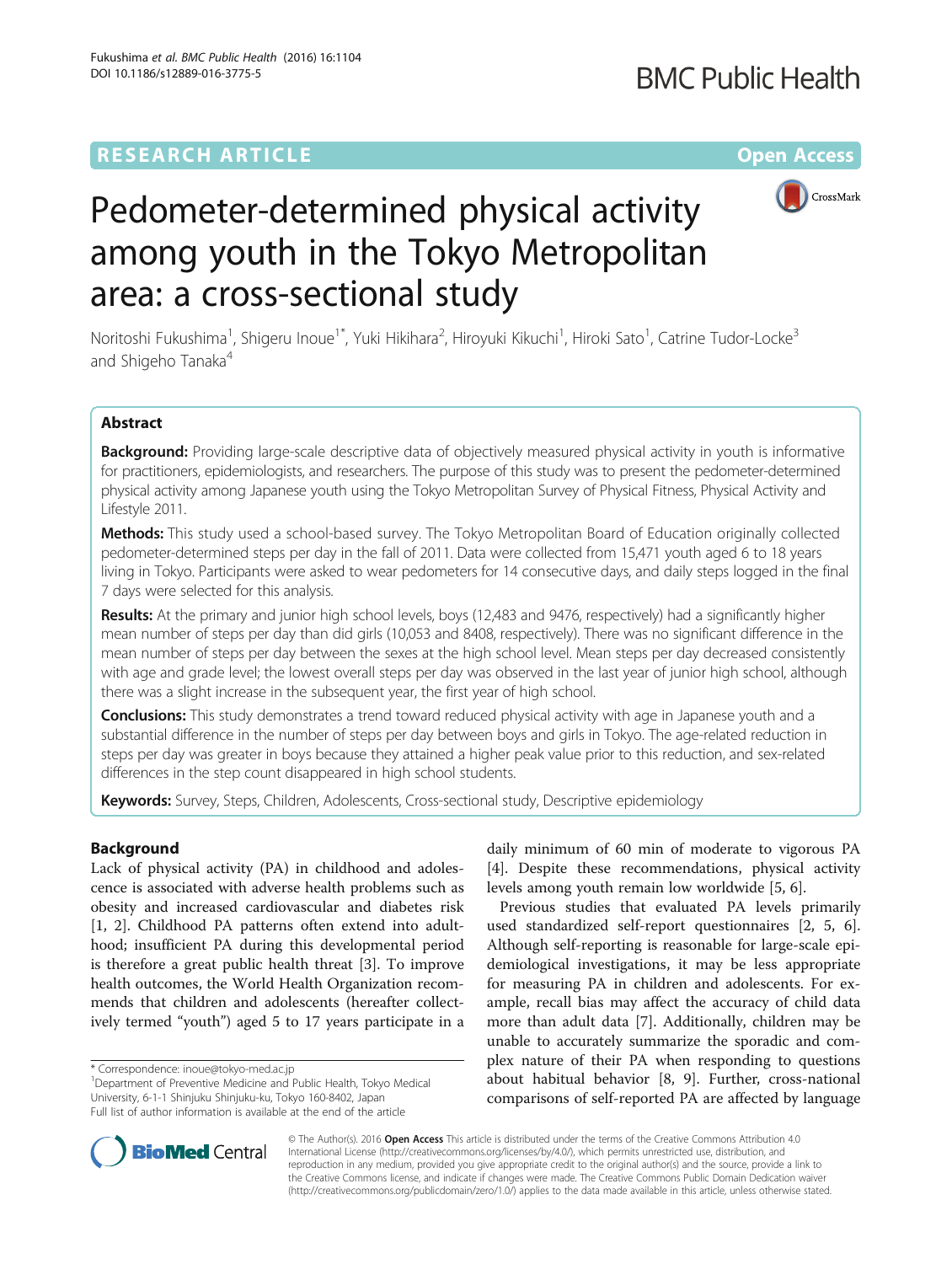and cultural differences [\[10](#page-10-0)–[12\]](#page-10-0). Collectively, these concerns indicate a substantial need for objectively measured youth PA [\[13](#page-10-0)].

Pedometers and accelerometers are commonly used to objectively measure PA and are increasingly used as research tools. It has also been reported that these devices are valid and feasible in assessing PA in youth [\[14](#page-10-0)]. Moreover, pedometers are more cost-effective than accelerometers; the number of steps per day provides simple and practical information about PA volume for researchers, practitioners, and the lay public. There are a few examples of national surveys of young people's objectively determined steps per day: the Canadian Physical Activity Levels among Youth (CANPLAY) survey used pedometers [\[15](#page-10-0), [16](#page-11-0)], the U.S. National Health and Nutrition Examination Survey used accelerometers [\[17\]](#page-11-0), and the European Youth Heart Study also used accelerometers [\[18\]](#page-11-0). Still, evidence regarding objectively measured PA among Asian youth are quite limited [[5](#page-10-0)].

We aimed to examine descriptive epidemiological data for children's and adolescents' pedometer-determined PA levels using the Tokyo Metropolitan Survey of Physical Fitness, Physical Activity and Lifestyle 2011. Specifically, we provide descriptive epidemiological data on the number of steps per day, stratified by sex and grade level.

#### Methods

A schematic depicting the sampling and data assessment methodology used in this study is shown in Fig. 1.

#### Data source

The Tokyo Metropolitan Board of Education (TMBE) performed a cross-sectional survey to investigate PA in youth living in Tokyo by examining the number of pedometer-recorded steps per day during the 2011 fall academic term. The TMBE authority and the Tokyo Metropolitan Government approved the secondary use of these data for research purposes, and all provided data were stripped of personal identifiers.

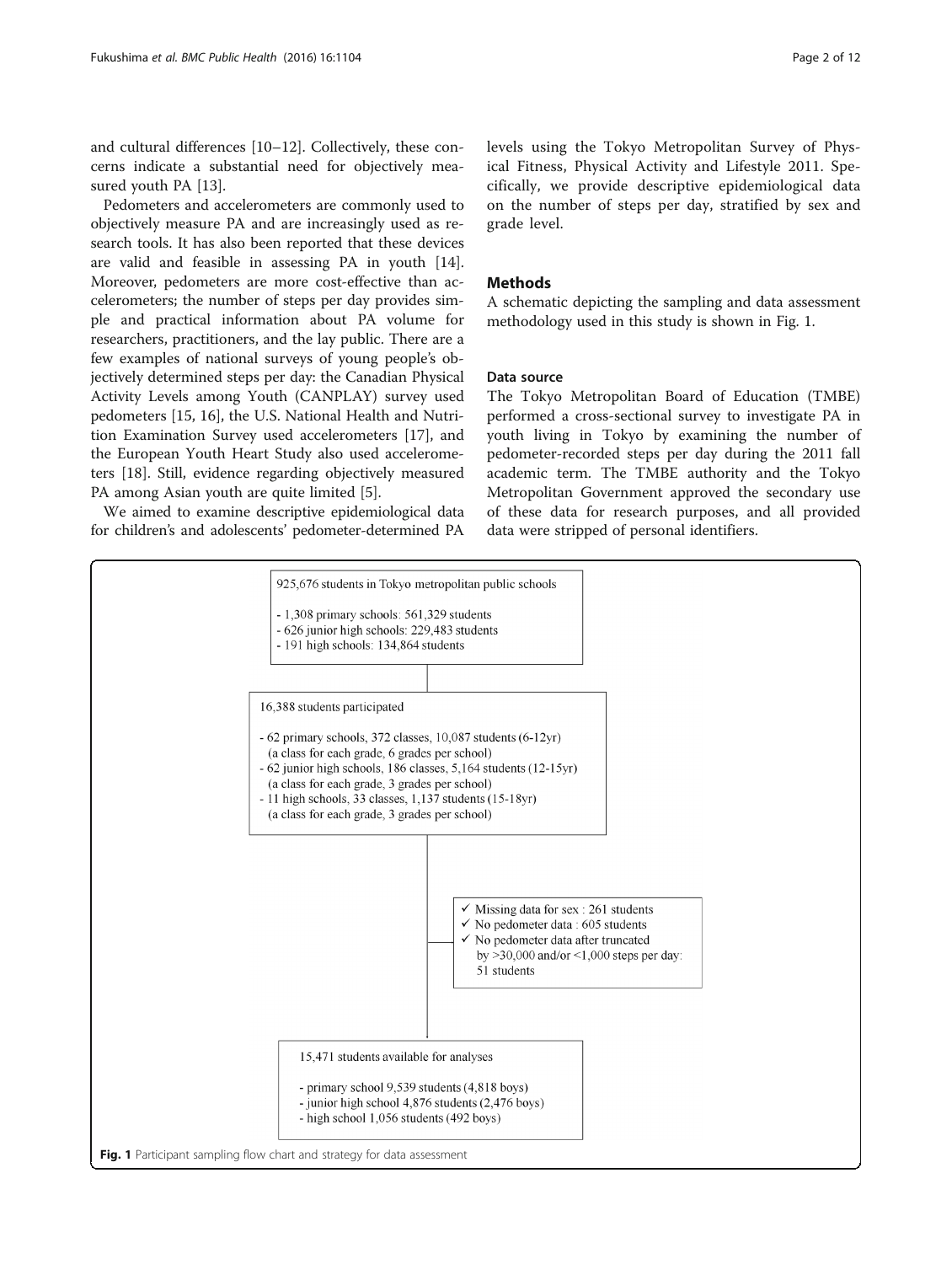#### Participants and data collection

Primary school and junior high school are compulsory in Japan. Children are admitted to primary school at 6 years of age. They spend 6 years in primary school, followed by 3 years in junior high school. After graduation from public junior high school in 2011, 97.6 % of students in Tokyo attended high school for 3 years [\[19](#page-11-0)]. In Tokyo in June 2011, there were 561,329 students registered in 1308 public primary schools, 229,483 students in 626 public junior high schools, and 134,864 students in 191 public high schools. Geographically, the Tokyo metropolitan comprises 2 areas and 2 islands containing 62 municipalities: 23 Ku-Area (23 wards), Tama-Area (26 cities, 3 towns, and 1 village), and Izu and Ogasawara Islands (2 towns and 7 villages). This is a secondary analysis of a TMBE survey that did not employ random sampling. Instead each of the 62 municipalities of Tokyo were asked, at their own discretion to designate one public primary school and one public junior high school from their jurisdiction for targeted measurement. Thus, the data came from 62 primary schools and 62 junior high schools throughout Tokyo. One class per grade in each of these schools participated in this survey. The TMBE sampled high school students from the 11 school districts of the Tokyo metropolitan.

Data were collected from 10,087 students from 62 primary schools (372 classes), 5164 students from 62 junior high schools (186 classes), and 1137 students from 11 public high schools (33 classes). Participants were aged 6 to 18 years. Each school held an orientation meeting for this survey for participants and their parents or guardians in August 2011. Data were collected using pedometers and questionnaires during the fall term of 2011 (September to November).

#### Pedometer-determined PA

TMBE members chose the pedometer used in the survey (EX-200; Yamasa Co., Ltd., Tokyo, Japan; approximately \$US 23); Yamasa is the Japanese generic name for Yamax, and this brand has been commonly used among PA researchers [\[20](#page-11-0), [21\]](#page-11-0). In addition, our previous study reported acceptable comparability of the EX-200 compared with the SW-200 (Yamax Co., Ltd., Tokyo, Japan), the Kenz Lifecorder (Suzuken Corp., Nagoya, Japan), and the Active style Pro HJA-350IT (Omron Healthcare, Kyoto, Japan) among Japanese children [\[22](#page-11-0)]. Pedometers were placed in participants' pockets for data collection in the present study. The EX-200 can store up to 7 days of memory data, and students recorded their step counts daily using the memory function at school under the guidance of trained teachers. Participants were asked to wear an unsealed pedometer during waking hours for 14 consecutive days; they were allowed to remove the device for water-based activities and while engaging in fullcontact sports (e.g., judo). The number of steps per day during the first 7 days of monitoring was not recorded in accordance with the original TMBE survey protocol. Therefore, the data for the remaining 7 days were used in these analyses.

#### Data treatment and statistical analyses

Step data were treated similarly to those of the CAN-PLAY survey [\[23](#page-11-0)] to enable comparison of both sets of results. Because a single day of pedometer data can be used to accurately estimate PA levels for surveillance purposes, participants aged 6 to 18 years with at least 1 valid day of pedometer data were included in this analysis [\[23, 24\]](#page-11-0). Records of <1,000 or >30,000 steps per day were considered outliers and excluded from further analyses [\[15](#page-10-0), [20, 23\]](#page-11-0). Valid days were thus defined as any day with recorded data between these two thresholds. Descriptive data (means, 95 % confidence intervals [CI]) for the number of steps per day were calculated based on the number of valid days for each grade level and sex (combined and separately). Ranges and percentile values were calculated for each grade level by sex. In Japan, an evidence-based recommendation for steps per day for youth aged 6 to 18 years has not yet been established. Therefore, we used criteria applied in past studies to describe the proportion of participants taking  $\geq 10,000$ , ≥12,000, and 15,000 steps per day [[15](#page-10-0), [25, 26\]](#page-11-0). Specifically, these criteria were a separate body mass indexreferenced criteria for boys and girls (15,000 and 12,000 steps/day, respectively) [[15](#page-10-0), [26\]](#page-11-0) and a step count related to 60 min of moderate to vigorous PA for adolescent boys and girls (10,000 steps per day) [[25](#page-11-0)]. Moreover, 15,000 steps per day is the target recommended by the Tokyo Metropolitan Government for boys and girls aged 6 to 18 years [[27\]](#page-11-0) and <7000 steps per day is a potential candidate for the lower threshold in children, which indicates a sedentary lifestyle [[28\]](#page-11-0). Finally, an accumulated <5000 steps per day (originally considered to indicate a sedentary lifestyle for adults) was used as an alternative marker of a sedentary lifestyle  $[28]$  $[28]$  $[28]$ . Student's t-test was used to test for sex differences, stratified for each grade level. Cohen's d effect size index was used to assess the magnitude of intergroup differences and statistical significance [[29\]](#page-11-0). All statistical procedures and calculations of p-values were conducted using two-tailed t-tests. Differences were considered statistically significant at  $p < 0.05$ . Statistical analyses were performed using IBM SPSS software, version 21.0 (IBM, Armonk, NY, USA).

#### Results

A total of 16,388 students participated in this survey. We excluded 261 students whose sex was unspecified in the data set, 605 students without any pedometer data recorded during the final 7 days of the monitoring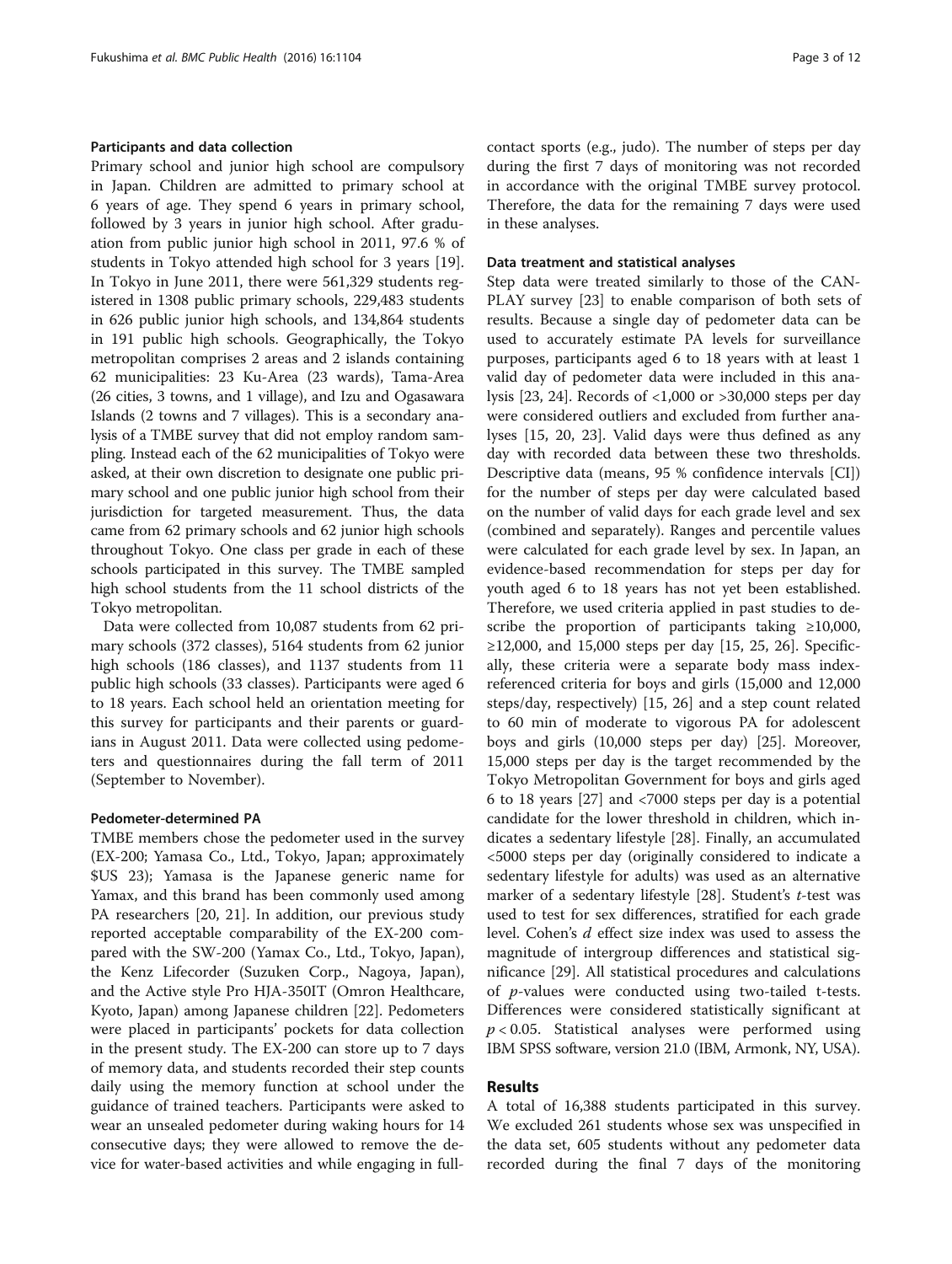period, and 51 students with no pedometer data after truncation to <1000 or >30,000 steps per day as data outliers. Thus, step-defined PA was successfully measured for 15,471 students, each with at least 1 valid day of data. Overall, 3.1 % of boys and 1.6 % of girls had only 1 valid day of pedometer data; 86.2 % of boys and 90.7 % of girls had ≥4 valid days of pedometer data (Table 1).

Table [2](#page-4-0) shows the mean number of steps per day and 95 % CI, stratified by sex and grade level. The highest mean number of steps per day (11,659) was found among first-grade students in primary school (6–7 years old) and consistently decreased with age. The lowest mean number of steps per day (7887) was observed in students in the last year of junior high school (14– 15 years old). Beyond junior high school, the mean step count modestly increased to 8485 steps per day in the first year of high school (15–16 years old), but declined as students advanced through high school (8032 steps per day at 17–18 years old). For boys, the mean number of steps per day increased from 12,575 in the first grade of primary school, peaked at 12,736 in the third grade of primary school, and subsequently ranged from 8337 to 10,218 in junior high school and from 7935 to 8583 in high school. For girls, the mean number of steps per day followed the same trend seen for both sexes combined: the highest mean number of steps per day was observed in the first grade of primary school (10,694) and consistently declined through junior high school (7437–9104), with a slight increase in the minimum value of the range in high school (8025–8398).

During primary and junior high school, the step count was significantly higher among boys by 2000 and 1000

Table 1 Distribution of participants by valid days of pedometer wear, grade, and sex in Tokyo in 2011

|                    |                |           |       |     | Number of students per valid days of pedometer wear |     |                |     |                |     |            |      |            |      |            |      |        |      |
|--------------------|----------------|-----------|-------|-----|-----------------------------------------------------|-----|----------------|-----|----------------|-----|------------|------|------------|------|------------|------|--------|------|
|                    |                |           | Total |     | 1 day                                               |     | 2 days         |     | 3 days         |     | 4 days     |      | 5 days     |      | 6 days     |      | 7 days |      |
|                    | Grade          | Age       | n     | Pct | $\sqrt{n}$                                          | Pct | $\sqrt{n}$     | Pct | $\sqrt{n}$     | Pct | $\sqrt{n}$ | Pct  | $\sqrt{n}$ | Pct  | $\sqrt{n}$ | Pct  | n      | Pct  |
| Boys               |                |           |       |     |                                                     |     |                |     |                |     |            |      |            |      |            |      |        |      |
| Primary school     | All grades     |           | 7786  | 100 | 245                                                 | 3.1 | 344            | 4.4 | 490            | 6.3 | 830        | 10.7 | 1220       | 15.7 | 1572       | 20.2 | 3085   | 39.6 |
|                    | 1              | $6 - 7$   | 802   | 100 | 22                                                  | 2.7 | 38             | 4.7 | 48             | 6.0 | 74         | 9.2  | 117        | 14.6 | 182        | 22.7 | 321    | 40.0 |
|                    | $\overline{2}$ | $7 - 8$   | 772   | 100 | 30                                                  | 3.9 | 37             | 4.8 | 55             | 7.1 | 76         | 9.8  | 115        | 14.9 | 179        | 23.2 | 280    | 36.3 |
|                    | 3              | $8 - 9$   | 768   | 100 | 33                                                  | 4.3 | 46             | 6.0 | 52             | 6.8 | 92         | 12.0 | 106        | 13.8 | 168        | 21.9 | 271    | 35.3 |
|                    | 4              | $9 - 10$  | 828   | 100 | 33                                                  | 4.0 | 33             | 4.0 | 47             | 5.7 | 84         | 10.1 | 132        | 15.9 | 173        | 20.9 | 326    | 39.4 |
|                    | 5              | $10 - 11$ | 795   | 100 | 22                                                  | 2.8 | 35             | 4.4 | 41             | 5.2 | 77         | 9.7  | 136        | 17.1 | 155        | 19.5 | 329    | 41.4 |
|                    | 6              | $11 - 12$ | 853   | 100 | 27                                                  | 3.2 | 29             | 3.4 | 45             | 5.3 | 77         | 9.0  | 123        | 14.4 | 181        | 21.2 | 371    | 43.5 |
| Junior high school | $\mathbf{1}$   | $12 - 13$ | 877   | 100 | 34                                                  | 3.9 | 40             | 4.6 | 70             | 8.0 | 119        | 13.6 | 151        | 17.2 | 174        | 19.8 | 289    | 33.0 |
|                    | $\overline{2}$ | $13 - 14$ | 783   | 100 | 16                                                  | 2.0 | 33             | 4.2 | 59             | 7.5 | 106        | 13.5 | 131        | 16.7 | 146        | 18.6 | 292    | 37.3 |
|                    | 3              | $14 - 15$ | 816   | 100 | 23                                                  | 2.8 | 38             | 4.7 | 52             | 6.4 | 79         | 9.7  | 128        | 15.7 | 138        | 16.9 | 358    | 43.9 |
| High school        | 1              | $15 - 16$ | 177   | 100 | 3                                                   | 1.7 | 9              | 5.1 | 13             | 7.3 | 15         | 8.5  | 34         | 19.2 | 16         | 9.0  | 87     | 49.2 |
|                    | $\overline{2}$ | $16 - 17$ | 161   | 100 | $\mathbf 0$                                         | 0.0 | $\overline{4}$ | 2.5 | 3              | 1.9 | 21         | 13.0 | 21         | 13.0 | 30         | 18.5 | 82     | 50.9 |
|                    | 3              | $17 - 18$ | 154   | 100 | $\overline{2}$                                      | 1.3 | $\overline{2}$ | 1.3 | 5              | 3.2 | 10         | 6.5  | 26         | 16.9 | 30         | 19.5 | 79     | 51.3 |
| Girls              |                |           |       |     |                                                     |     |                |     |                |     |            |      |            |      |            |      |        |      |
| Primary school     | All grades     |           | 7685  | 100 | 124                                                 | 1.6 | 232            | 3.0 | 357            | 4.6 | 627        | 8.2  | 949        | 12.3 | 1575       | 20.5 | 3821   | 49.7 |
|                    | 1              | $6 - 7$   | 762   | 100 | 18                                                  | 2.4 | 26             | 3.4 | 47             | 6.2 | 78         | 10.2 | 88         | 11.5 | 160        | 21.0 | 345    | 45.3 |
|                    | $\overline{2}$ | $7 - 8$   | 776   | 100 | 12                                                  | 1.5 | 31             | 4.0 | 37             | 4.8 | 83         | 10.7 | 92         | 11.9 | 144        | 18.6 | 377    | 48.6 |
|                    | 3              | $8 - 9$   | 797   | 100 | 18                                                  | 2.3 | 33             | 4.1 | 36             | 4.5 | 60         | 7.5  | 88         | 11.0 | 181        | 22.7 | 381    | 47.8 |
|                    | $\overline{4}$ | $9 - 10$  | 787   | 100 | 12                                                  | 1.5 | 22             | 2.8 | 39             | 5.0 | 68         | 8.6  | 97         | 12.3 | 162        | 20.6 | 387    | 49.2 |
|                    | 5              | $10 - 11$ | 796   | 100 | 11                                                  | 1.4 | 20             | 2.5 | 22             | 2.8 | 47         | 5.9  | 76         | 9.5  | 166        | 20.9 | 454    | 57.0 |
|                    | 6              | $11 - 12$ | 803   | 100 | 10                                                  | 1.2 | 14             | 1.7 | 34             | 4.2 | 50         | 6.2  | 91         | 11.3 | 146        | 18.2 | 458    | 57.0 |
| Junior high school | $\mathbf{1}$   | $12 - 13$ | 838   | 100 | 12                                                  | 1.4 | 24             | 2.9 | 53             | 6.3 | 73         | 8.7  | 134        | 16.0 | 184        | 22.0 | 358    | 42.7 |
|                    | $\overline{2}$ | $13 - 14$ | 746   | 100 | 11                                                  | 1.5 | 16             | 2.1 | 36             | 4.8 | 70         | 9.4  | 81         | 10.9 | 158        | 21.2 | 374    | 50.1 |
|                    | 3              | $14 - 15$ | 816   | 100 | 13                                                  | 1.6 | 31             | 3.8 | 33             | 4.0 | 58         | 7.1  | 108        | 13.2 | 166        | 20.3 | 407    | 49.9 |
| High school        | 1              | $15 - 16$ | 197   | 100 | 5                                                   | 2.5 | 7              | 3.6 | 8              | 4.1 | 20         | 10.2 | 33         | 16.8 | 39         | 19.8 | 85     | 43.1 |
|                    | $\overline{2}$ | $16 - 17$ | 213   | 100 | 1                                                   | 0.5 | 6              | 2.8 | 5              | 2.3 | 14         | 6.6  | 38         | 17.8 | 42         | 19.7 | 107    | 50.2 |
|                    | 3              | $17 - 18$ | 154   | 100 | 1                                                   | 0.6 | $\mathfrak{D}$ | 1.3 | $\overline{7}$ | 4.5 | 6          | 3.9  | 23         | 14.9 | 27         | 17.5 | 88     | 57.1 |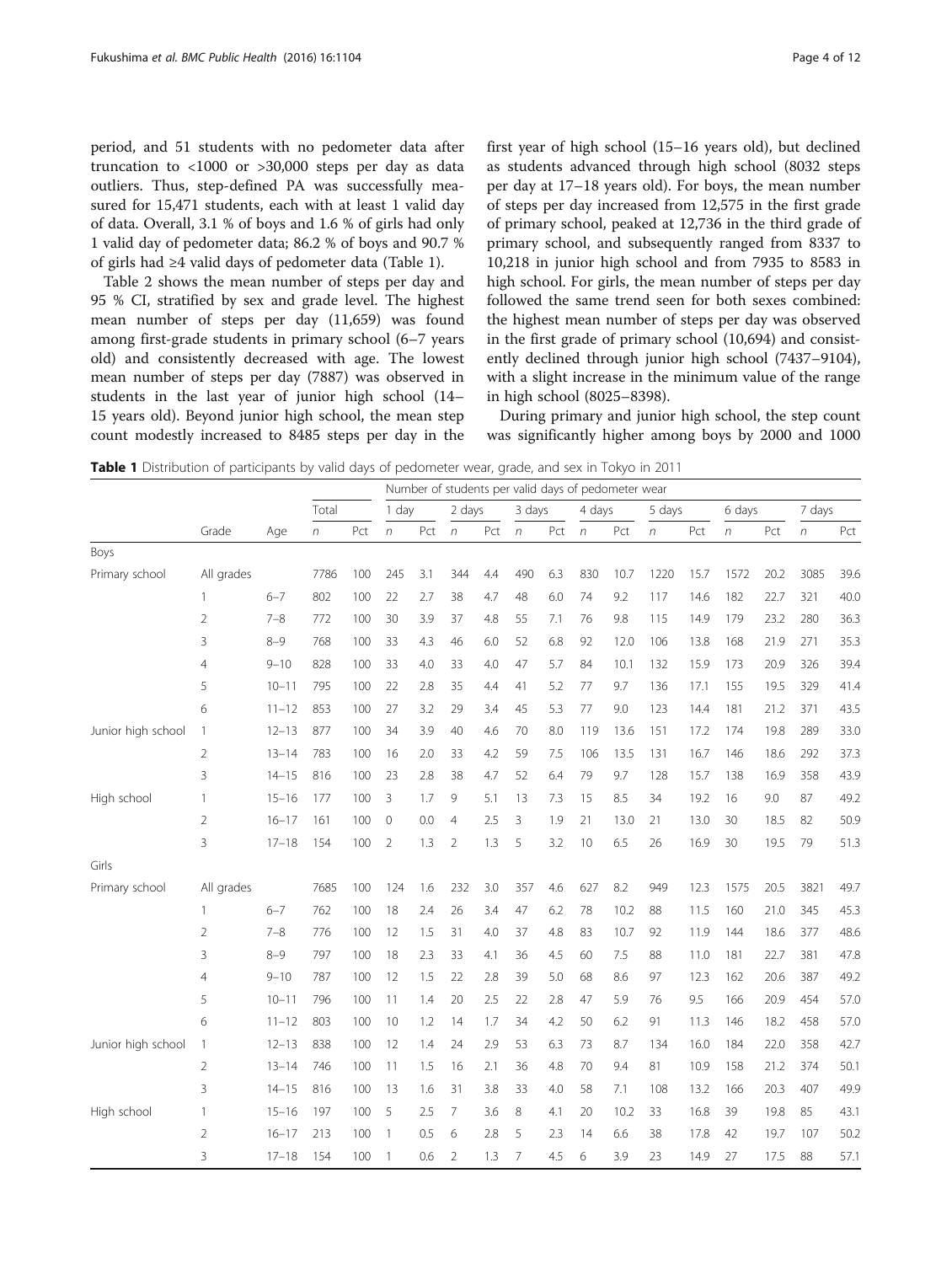|                     |                |           | Total  |                       |             | Boys |                       |             | Girls |                       |             | Differences of steps              |           |       |
|---------------------|----------------|-----------|--------|-----------------------|-------------|------|-----------------------|-------------|-------|-----------------------|-------------|-----------------------------------|-----------|-------|
|                     | Grade          | Age       | $\eta$ | Mean steps<br>per day | 95 % CI     | n    | Mean steps<br>per day | 95 % CI     | n     | Mean steps<br>per day | 95 % CI     | per day between<br>boys and girls | $p$ value | d     |
| All grades          |                |           | 15471  | 10338                 | 10281-10395 | 7786 | 11262                 | 11173-11351 | 7685  | 9402                  | 9336-9468   | 1860                              | < 0.001   | 0.513 |
| Primary school      |                | $6 - 7$   | 1564   | 11659                 | 11504-11813 | 802  | 12575                 | 12369-12781 | 762   | 10694                 | 10482-10906 | 1881                              | < 0.001   | 0.602 |
|                     | $\overline{2}$ | $7 - 8$   | 1548   | 11641                 | 11475-11806 | 772  | 12714                 | 12491-12936 | 776   | 10573                 | 10352-10795 | 2141                              | < 0.001   | 0.644 |
|                     | 3              | $8 - 9$   | 1565   | 11573                 | 11406-11740 | 768  | 12736                 | 12512-12961 | 797   | 10452                 | 10232-10673 | 2284                              | < 0.001   | 0.677 |
|                     | $\overline{4}$ | $9 - 10$  | 1615   | 11336                 | 11169-11503 | 828  | 12596                 | 12381-12811 | 787   | 10010                 | 9790-10231  | 2586                              | < 0.001   | 0.758 |
|                     | 5              | $10 - 11$ | 1591   | 10908                 | 10740-11077 | 795  | 12302                 | 12085-12519 | 796   | 9517                  | 9300-9734   | 2785                              | < 0.001   | 0.815 |
|                     | 6              | $11 - 12$ | 1656   | 10612                 | 10444-10781 | 853  | 12021                 | 11807-12234 | 803   | 9117                  | 8896-9337   | 2904                              | < 0.001   | 0.831 |
| Junior high school  |                | $12 - 13$ | 1715   | 9674                  | 9497-9850   | 877  | 10218                 | 9974-10462  | 838   | 9104                  | 8855-9353   | 1114                              | < 0.001   | 0.299 |
|                     | 2              | $13 - 14$ | 1529   | 9273                  | 9092-9455   | 783  | 9830                  | 9580-10080  | 746   | 8689                  | 8433-8946   | 1141                              | < 0.001   | 0.316 |
|                     | 3              | $14 - 15$ | 1632   | 7887                  | 7743-8031   | 816  | 8337                  | 8136-8538   | 816   | 7437                  | 7236-7638   | 900                               | < 0.001   | 0.304 |
| High school         |                | $15 - 16$ | 374    | 8485                  | 8147-8824   | 177  | 8583                  | 8091-9075   | 197   | 8398                  | 7932-8864   | 185                               | 0.592     |       |
|                     | $\overline{2}$ | $16 - 17$ | 374    | 8152                  | 7828-8477   | 161  | 8322                  | 7827-8816   | 213   | 8025                  | 7595-8454   | 297                               | 0.373     |       |
|                     | 3              | $17 - 18$ | 308    | 8032                  | 7692-8373   | 154  | 7935                  | 7452-8417   | 154   | 8130                  | 7647-8612   | $-195$                            | 0.574     |       |
| (subclassification) |                |           |        |                       |             |      |                       |             |       |                       |             |                                   |           |       |
| Primary school      | $1 - 3$        | $6 - 9$   | 4677   | 11624                 | 11530-11718 | 2342 | 12674                 | 12542-12806 | 2335  | 10571                 | 10439-10703 | 2103                              | < 0.001   | 0.642 |
|                     | $4 - 6$        | $9 - 12$  | 4862   | 10950                 | 10853-11047 | 2476 | 12303                 | 12175-12432 | 2386  | 9545                  | 9414-9676   | 2758                              | < 0.001   | 0.798 |
|                     | $1 - 6$        | $6 - 12$  | 9539   | 11280                 | 11212-11348 | 4818 | 12483                 | 12382-12584 | 4721  | 10053                 | 9977-10129  | 2430                              | < 0.001   | 0.718 |
| Junior high school  | $1 - 3$        | $12 - 15$ | 4876   | 8950                  | 8851-9049   | 2476 | 9476                  | 9347-9604   | 2400  | 8408                  | 8278-8539   | 1068                              | < 0.001   | 0.302 |
| High school         | $1 - 3$        | $15 - 18$ | 1056   | 8235                  | 8042-8428   | 492  | 8294                  | 8007-8582   | 564   | 8184                  | 7915-8452   | 110                               | 0.575     |       |

<span id="page-4-0"></span>Table 2 Mean number of steps per day (with 95 % CI) among boys and girls by grade level in Tokyo in 2011

Differences between boys and girls tested with independent t-tests and Cohen's ds were calculated to assess the size of intergroup differences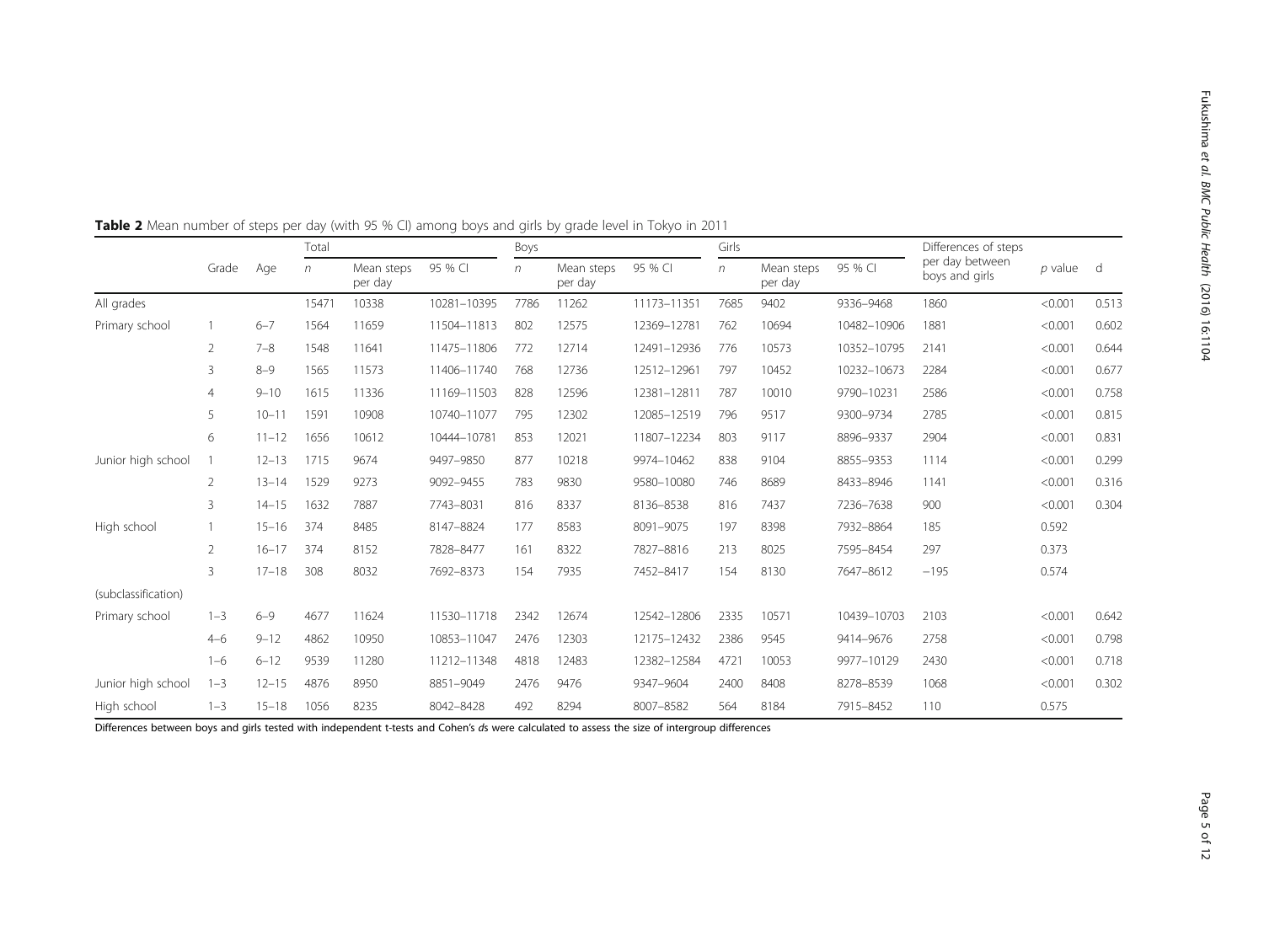steps per day, respectively, compared with girls at the same grade level. However, during the high school years, there was no significant sex difference in numbers of daily steps ( $p = 0.592$  for high school level 1 [15–16 years],  $p = 0.373$  for level 2 [16–17 years], and  $p = 0.574$  for level 3 [17–18 years]), with boys taking an absolute average of only 200 steps per day more than girls (Table [2](#page-4-0)). Table [3](#page-6-0) shows the minimum, maximum, and percentile values for the number of steps per day in each school grade, stratified by sex.

Table [4](#page-8-0) compares the results of this study, which used Yamasa EX-200 pedometers, and those of the CANPLAY survey, which used Yamax Digiwalker SW-200 pedometers [\[16\]](#page-11-0). The mean number of daily steps taken by boys in primary school was similar for the two surveys. However, at the higher-grade levels, pedometer-determined PA levels were lower for boys living in Tokyo than for their Canadian counterparts by approximately 1000 to 2000 steps per day. Similarly, the number of steps taken per day by girls living in Tokyo was lower by approximately 1000 steps per day than that of Canadian girls across all grades.

The proportion of students taking  $\geq 10,000$ ,  $\geq 12,000$ , and  $\geq$ 15,000 steps per day was 60.5, 41.2, and 17.4 %, respectively, for boys and 39.1, 17.6, and 3.9 %, respectively, for girls (Fig. [2](#page-9-0)). Boys showed a distinct decrease in the number of steps per day between the sixth primary school grade and the first junior high school grade. Girls showed a gradual decline in the number of steps per day from the start to the finish of primary school, with a slight increase during the first year of junior high school.

The proportion of students taking <7000 and <5000 steps per day was 14.1 and 4.7 %, respectively, for boys and 20.7 and 5.0 %, respectively, for girls (Fig. [3\)](#page-9-0). The proportion of boys taking <7000 and <5000 steps per day rapidly increased between the sixth grade of primary school and the first grade of junior high school, and continued to increase toward high school. The proportion of girls taking <7000 steps per day gradually increased from the first grade level to the last year of junior high school. There was a moderate relative decrease in the proportion of girls taking <7000 steps per day in the first year of high school, but a subsequent steady increase in later years.

#### **Discussion**

Using a representative sample of the Tokyo metropolitan area, this is one of the largest surveys worldwide to investigate pedometer-determined PA levels in children and adolescents. The results indicate that in primary school (age 6–12 years), junior high (age 12–15 years), and high school (age 15–18 years), boys took an average of 12,483, 9476, and 8294 steps per day, respectively, while girls took an average of 10,053, 8408, and 8184 steps per day, respectively. The mean number of daily steps was significantly higher for boys than for girls through 6 to 15 years, with an overall decreasing agerelated trend for both sexes. Boys tend to be more active than girls at most ages, although this difference disappears in high school, and a reduction in PA levels from childhood to adolescence has been previously reported [[17, 18](#page-11-0), [25\]](#page-11-0). Until now, there has been limited objective data for large-scale evaluations of PA levels in Japanese children and adolescents [\[5\]](#page-10-0). The step patterns of our Tokyo students are similar to those reported in a review of pedometer data from 43 studies of young people in 13 countries [[30](#page-11-0)].

Although high school is not compulsory in Japan, more than 95 % of students in Tokyo attend high school after passing their entrance examination [[19\]](#page-11-0). Generally, Japanese students in the third year of junior high school spend substantial time studying for this examination. Therefore, students in their final junior high school year may focus more on studying than on PA, which may explain why this group has the lowest overall mean step count and the highest proportion of youth accumulating fewer steps per day relative to the two indices of a sedentary lifestyle.

The differences in PA levels between children in Tokyo and those in Canada can be interpreted in four ways. First, Canadian and Japanese children may actually have different PA levels. Second, this difference may result from variations in the survey-specific pedometers used and their positioning. The EX-200 (used in this survey) is an in-pocket pedometer and the SW-200 (used in the CANPLAY survey) is worn on a belt. The EX-200 is a triaxial accelerometer with a filter function that monitors continuous walking activity to recognize actual steps; it is programmed to count steps when an individual takes  $\geq 10$  steps without pausing for  $\lt 2$  s (e.g., if a subject moves <10 steps and pauses for  $\geq 2$  s, the previous steps will not be counted). Silcott et al. [[31\]](#page-11-0) reported that pedometers with a filter function might underestimate step counts compared with pedometers without a filter function. Although there is no data directly comparing steps measured by the EX200 and the SW-200, Tanaka et al. reported that the EX-200 underestimated step counts by 7.9 % compared with the Kenz Lifecorder among children aged 6 to 12 years [[22](#page-11-0)] (additionally, Schneider et al. reported no significant difference in step count values between the Kenz Lifecorder and the SW-200 [[21\]](#page-11-0)). These findings suggest that the EX-200 step counts may be lower than those obtained by the SW-200. Thus, differences among devices should be considered. Third, the sampling method in this TMBE-administered survey was different from the CANPLAY which employed random sampling and collected data through the mail. In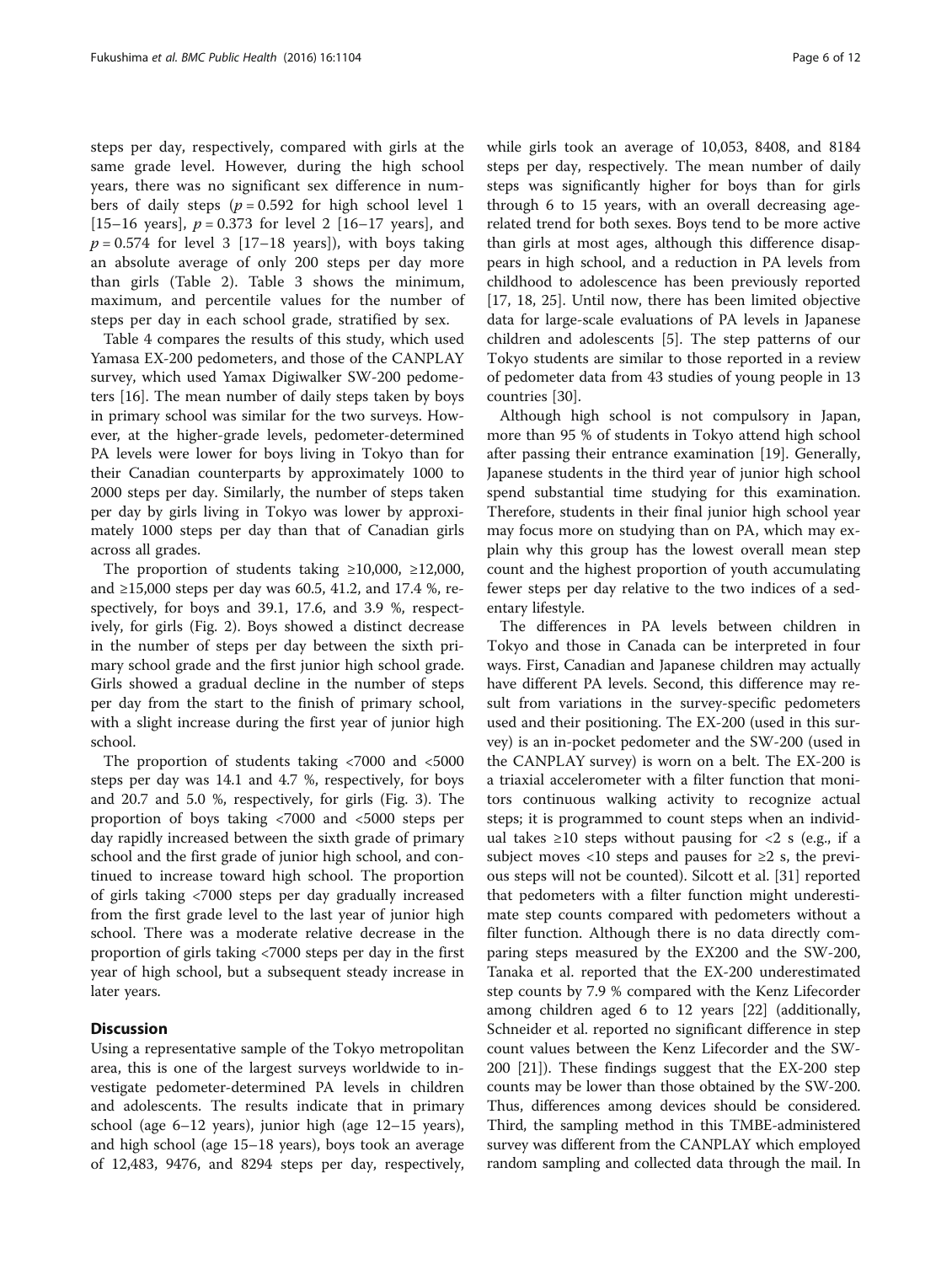|                    | Grade          |           |         | Percentiles  |              |      |      |      |      |       |       |       |       |       |
|--------------------|----------------|-----------|---------|--------------|--------------|------|------|------|------|-------|-------|-------|-------|-------|
|                    |                | Age       | Minimum | $\mathbf{1}$ | $\mathbf{3}$ | 5    | 10   | 15   | 20   | 25    | 30    | 35    | 40    | 45    |
| Boys               |                |           |         |              |              |      |      |      |      |       |       |       |       |       |
| Primary school     | 1              | $6 - 7$   | 1523    | 2767         | 6569         | 7563 | 8743 | 9310 | 9996 | 10423 | 10742 | 11259 | 11663 | 12010 |
|                    | $\overline{2}$ | $7 - 8$   | 1005    | 4789         | 6582         | 7264 | 8509 | 9210 | 9822 | 10314 | 10822 | 11205 | 11732 | 12268 |
|                    | 3              | $8 - 9$   | 1032    | 4639         | 6148         | 7183 | 8377 | 9467 | 9939 | 10345 | 10880 | 11293 | 11763 | 12128 |
|                    | $\overline{4}$ | $9 - 10$  | 1591    | 4343         | 6105         | 6971 | 7937 | 8929 | 9710 | 10260 | 10680 | 11027 | 11579 | 12087 |
|                    | 5              | $10 - 11$ | 1987    | 4340         | 6136         | 7091 | 8019 | 8774 | 9345 | 9760  | 10236 | 10613 | 11229 | 11556 |
|                    | 6              | $11 - 12$ | 1846    | 3967         | 5609         | 6321 | 7298 | 8309 | 8910 | 9546  | 9991  | 10508 | 10908 | 11389 |
| Junior high school | $\mathbf{1}$   | $12 - 13$ | 1035    | 2535         | 4290         | 4785 | 5892 | 6454 | 7104 | 7591  | 7929  | 8294  | 8731  | 9122  |
|                    | $\overline{2}$ | $13 - 14$ | 1034    | 2544         | 3822         | 4252 | 5304 | 6169 | 6644 | 7120  | 7524  | 8013  | 8362  | 8735  |
|                    | $\overline{3}$ | $14 - 15$ | 1000    | 2096         | 3324         | 3882 | 4800 | 5283 | 5789 | 6069  | 6539  | 6870  | 7135  | 7477  |
| High school        | $\mathbf{1}$   | $15 - 16$ | 2171    | 3235         | 3922         | 4214 | 4719 | 5298 | 5592 | 6212  | 6560  | 6951  | 7268  | 7488  |
|                    | $\overline{2}$ | $16 - 17$ | 1410    | 2108         | 3016         | 3288 | 4185 | 4606 | 5246 | 5714  | 6079  | 6695  | 6988  | 7408  |
|                    | 3              | $17 - 18$ | 1007    | 1146         | 2922         | 3317 | 3914 | 4372 | 5033 | 5343  | 6118  | 6393  | 6733  | 7081  |
| Girls              |                |           |         |              |              |      |      |      |      |       |       |       |       |       |
| Primary school     | $\mathbf{1}$   | $6 - 7$   | 1269    | 3846         | 6201         | 6807 | 7668 | 8172 | 8621 | 8939  | 9262  | 9647  | 10072 | 10424 |
|                    | $\overline{2}$ | $7 - 8$   | 1511    | 3987         | 5933         | 6563 | 7352 | 7806 | 8346 | 8737  | 9128  | 9415  | 9767  | 10114 |
|                    | 3              | $8 - 9$   | 1315    | 4018         | 5698         | 6197 | 7224 | 7818 | 8269 | 8668  | 9028  | 9327  | 9645  | 9935  |
|                    | $\overline{4}$ | $9 - 10$  | 1549    | 4121         | 5544         | 6131 | 6789 | 7297 | 7877 | 8190  | 8551  | 8960  | 9315  | 9716  |
|                    | 5              | $10 - 11$ | 2697    | 4024         | 5110         | 5637 | 6461 | 7020 | 7508 | 7878  | 8163  | 8492  | 8732  | 9099  |
|                    | 6              | $11 - 12$ | 1953    | 3953         | 5171         | 5590 | 6400 | 6791 | 7067 | 7487  | 7753  | 8033  | 8252  | 8622  |
| Junior high school | $\mathbf{1}$   | $12 - 13$ | 1833    | 2880         | 3777         | 4445 | 5231 | 5758 | 6296 | 6649  | 7001  | 7386  | 7766  | 8265  |
|                    | $\overline{2}$ | $13 - 14$ | 1451    | 3176         | 4042         | 4466 | 5298 | 5786 | 6231 | 6572  | 6909  | 7211  | 7521  | 7873  |
|                    | $\overline{3}$ | $14 - 15$ | 1346    | 2705         | 3640         | 4213 | 4711 | 5129 | 5447 | 5757  | 6134  | 6374  | 6669  | 6862  |
| High school        | $\mathbf{1}$   | $15 - 16$ | 1086    | 2037         | 3362         | 3797 | 4722 | 5103 | 5828 | 6369  | 7027  | 7277  | 7530  | 7798  |
|                    | $\overline{2}$ | $16 - 17$ | 3126    | 3227         | 3814         | 4396 | 5091 | 5191 | 5628 | 6108  | 6454  | 6903  | 7142  | 7388  |
|                    | $\overline{3}$ | $17 - 18$ | 3000    | 3115         | 3646         | 4518 | 4966 | 5565 | 6135 | 6292  | 6684  | 6942  | 7158  | 7462  |

<span id="page-6-0"></span>Table 3 Normative steps per day by grade level and sex in Tokyo in 2011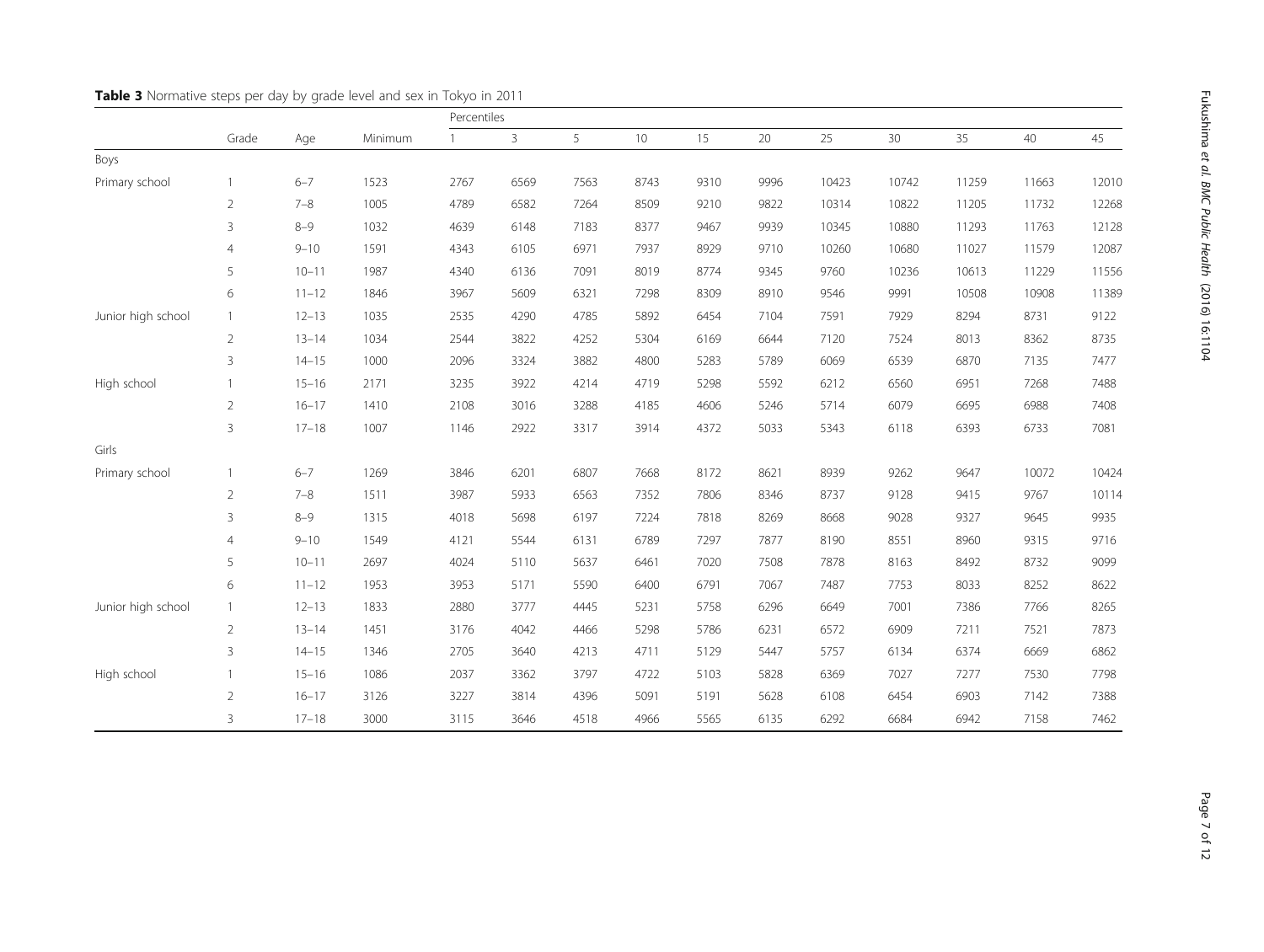|                    | Percentiles |       |       |       |       |       |       |       |       |       |       |       |         |
|--------------------|-------------|-------|-------|-------|-------|-------|-------|-------|-------|-------|-------|-------|---------|
|                    | 50          | 55    | 60    | 65    | 70    | 75    | 80    | 85    | 90    | 95    | 97    | 99    | Maximum |
| Boys               |             |       |       |       |       |       |       |       |       |       |       |       |         |
| Primary school     | 12397       | 12905 | 13292 | 13776 | 14146 | 14794 | 15268 | 16021 | 16813 | 18004 | 18886 | 22157 | 24315   |
|                    | 12660       | 13108 | 13572 | 14002 | 14336 | 14860 | 15408 | 16305 | 17101 | 18630 | 19725 | 22100 | 26775   |
|                    | 12563       | 13059 | 13483 | 13983 | 14496 | 14962 | 15522 | 16264 | 17187 | 18627 | 19893 | 21601 | 29999   |
|                    | 12536       | 13027 | 13491 | 13927 | 14506 | 14952 | 15606 | 16284 | 17344 | 18436 | 19545 | 21291 | 27000   |
|                    | 11992       | 12460 | 12864 | 13391 | 13885 | 14478 | 15087 | 16174 | 17083 | 18567 | 19522 | 21678 | 29994   |
|                    | 11726       | 12168 | 12794 | 13248 | 13825 | 14355 | 14977 | 15675 | 16684 | 18540 | 19457 | 21787 | 30000   |
| Junior high school | 9516        | 9982  | 10605 | 11198 | 11811 | 12441 | 13186 | 14250 | 15430 | 17732 | 18775 | 21286 | 29265   |
|                    | 9224        | 9645  | 10242 | 10755 | 11472 | 12173 | 12832 | 13727 | 15003 | 17200 | 18263 | 21536 | 27659   |
|                    | 7802        | 8160  | 8642  | 8994  | 9428  | 9973  | 10441 | 11249 | 12381 | 14799 | 16217 | 19984 | 26603   |
| High school        | 7951        | 8187  | 8578  | 9009  | 9516  | 10012 | 10641 | 11556 | 13316 | 16905 | 18602 | 21309 | 24046   |
|                    | 7760        | 8158  | 8560  | 8764  | 8984  | 9662  | 10952 | 12146 | 14043 | 16059 | 17676 | 20211 | 20311   |
|                    | 7439        | 7758  | 8519  | 9114  | 9354  | 10007 | 10375 | 11354 | 12366 | 14254 | 15746 | 18292 | 19257   |
| Girls              |             |       |       |       |       |       |       |       |       |       |       |       |         |
| Primary school     | 10715       | 10972 | 11263 | 11585 | 11886 | 12293 | 12746 | 13251 | 13837 | 14779 | 15708 | 17307 | 21908   |
|                    | 10441       | 10766 | 11148 | 11492 | 11824 | 12318 | 12712 | 13295 | 13966 | 15249 | 16348 | 17919 | 20879   |
|                    | 10219       | 10639 | 11025 | 11299 | 11625 | 12095 | 12557 | 13323 | 14019 | 14954 | 15796 | 17877 | 24133   |
|                    | 9952        | 10176 | 10450 | 10772 | 11101 | 11469 | 11943 | 12482 | 13186 | 14596 | 15476 | 17789 | 22450   |
|                    | 9372        | 9698  | 10019 | 10317 | 10669 | 10977 | 11415 | 11887 | 12777 | 13745 | 14944 | 15826 | 22195   |
|                    | 8884        | 9234  | 9532  | 9832  | 10103 | 10427 | 10902 | 11399 | 12153 | 13626 | 14504 | 16596 | 20504   |
| Junior high school | 8648        | 8969  | 9410  | 9879  | 10426 | 11077 | 11856 | 12760 | 14001 | 15518 | 16216 | 18181 | 23343   |
|                    | 8212        | 8542  | 8820  | 9273  | 9732  | 10151 | 10791 | 11519 | 12893 | 15101 | 16404 | 18749 | 24388   |
|                    | 7144        | 7386  | 7699  | 8089  | 8408  | 8707  | 9140  | 9806  | 10474 | 11687 | 12625 | 14656 | 20730   |
| High school        | 8141        | 8403  | 8955  | 9329  | 9689  | 9971  | 10623 | 11447 | 12799 | 14323 | 14889 | 16004 | 17258   |
|                    | 7656        | 8010  | 8351  | 8663  | 9024  | 9320  | 9919  | 10570 | 11422 | 12787 | 14899 | 16251 | 20525   |
|                    | 7592        | 7864  | 8320  | 8697  | 9305  | 9694  | 9989  | 10531 | 11570 | 14000 | 14864 | 16570 | 17308   |

### Table 3 Normative steps per day by grade level and sex in Tokyo in 2011 (Continued)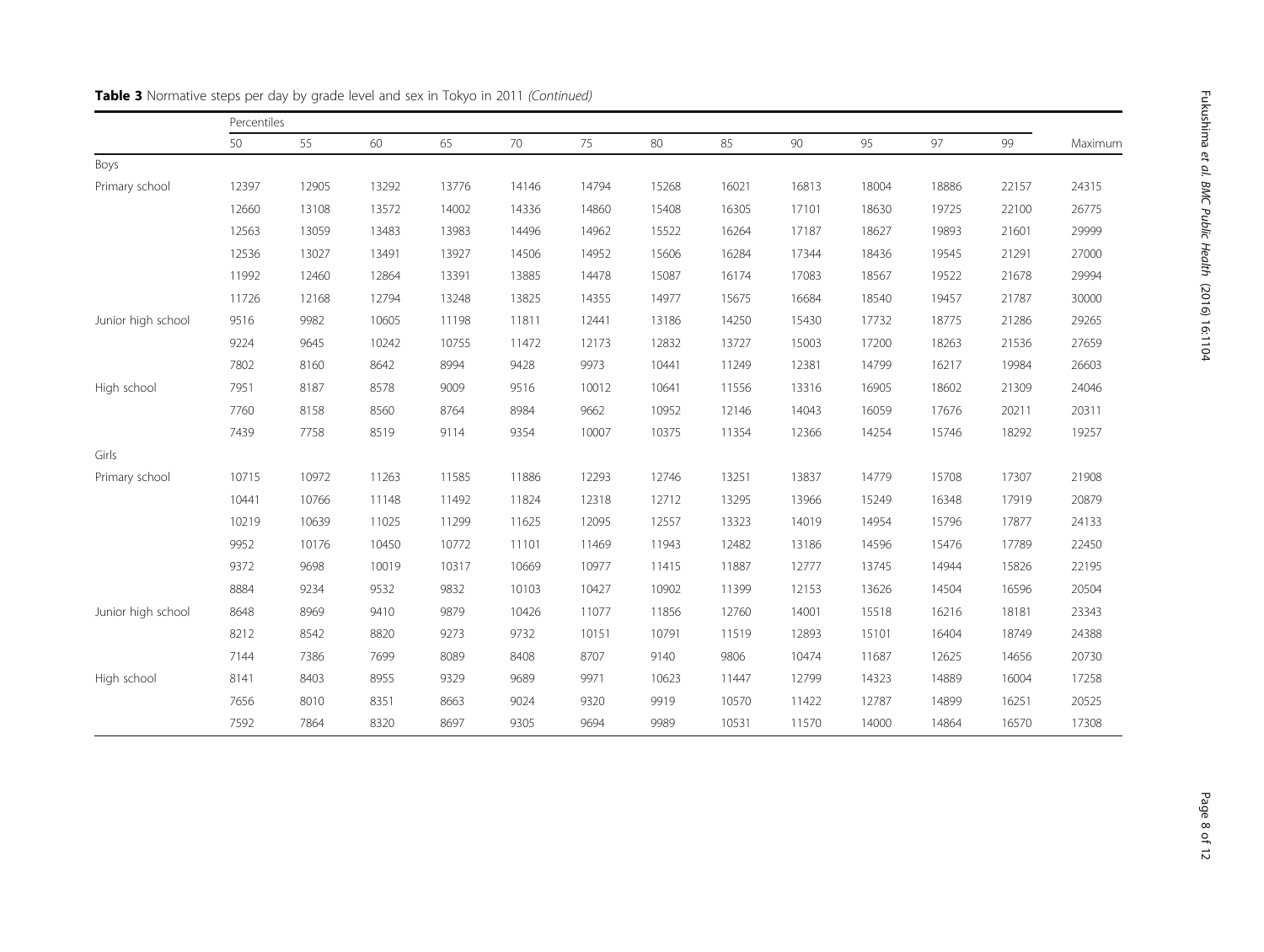|           | Boys                |               | Girls               |                                |  |  |  |  |
|-----------|---------------------|---------------|---------------------|--------------------------------|--|--|--|--|
|           | Canada <sup>a</sup> | Tokyo         | Canada <sup>a</sup> | Tokyo                          |  |  |  |  |
| Pedometer | Yamax SW-200        | Yamasa Ex-200 | Yamax SW-200        | Yamasa Ex-200<br>Steps per day |  |  |  |  |
| Age       | Steps per day       | Steps per day | Steps per day       |                                |  |  |  |  |
| 6         | 12,435              | 12,575        | 11,627              | 10,694                         |  |  |  |  |
| 7         | 12,700              | 12,714        | 11,507              | 10,573                         |  |  |  |  |
| 8         | 12,989              | 12,736        | 11,435              | 10,452                         |  |  |  |  |
| 9         | 13,097              | 12,596        | 11,490              | 10,010                         |  |  |  |  |
| 10        | 13,030              | 12,302        | 11,638              | 9517                           |  |  |  |  |
| 11        | 12,694              | 12,021        | 11,367              | 9117                           |  |  |  |  |
| 12        | 12,211              | 10,218        | 10,510              | 9104                           |  |  |  |  |
| 13        | 11,816              | 9830          | 10,122              | 8689                           |  |  |  |  |
| 14        | 11,114              | 8337          | 9988                | 7437                           |  |  |  |  |
| 15        | 10,650              | 8583          | 9476                | 8398                           |  |  |  |  |
| 16        | 10,344              | 8322          | 9252                | 8025                           |  |  |  |  |
| 17        | 10,493              | 7935          | 9343                | 8130                           |  |  |  |  |

<span id="page-8-0"></span>Table 4 Comparison of mean number of steps per day among boys and girls between Canada (in 2005–2011) and Tokyo in 2011

<sup>a</sup>The Canadian Physical Activity Levels Among Youth (CANPLAY) survey [\[16](#page-11-0)]. Yamax SW-200 pedometers were used in the CANPLAY survey, and Yamasa EX-200 pedometers in the Tokyo survey. The SW-200 was worn on a belt, the EX-200 was placed in a pocket

contrast, the Tokyo survey asked each municipality to choose one primary and one junior high school from its district. All geographical areas throughout Tokyo were covered by this method. However, it is uncertain whether this sampling method lead to underestimation or overestimation of the step counts. Finally, children's activity levels may be affected by seasonal variation [\[32\]](#page-11-0). Craig et al. [[15](#page-10-0)] reported that Canadian children's PA is lower in the fall and winter than in the spring and summer. Because this survey was conducted in the fall in Tokyo, further study is needed to determine the effect of seasonal changes on PA levels in Japanese children and adolescents.

Vincent et al. [[33](#page-11-0)] assessed pedometer-determined daily step counts in a convenience sample of children aged 6 to 12 years in the U.S.  $(n = 711)$ , Sweden  $(n = 680)$ , and Australia ( $n = 563$ ). Although there are potential issues with the sample size, sampling bias, and the different pedometers used in the present survey, the Tokyo survey reported approximately 3000 and 1000 fewer steps for boys per day than Swedish and Australian boys, respectively, but a similar level of activity to American boys. We observed a similar pattern for girls, who took approximately 2000 and 1000 fewer steps per day than Swedish and Australian girls, respectively, but accumulated a similar mean number of steps per day as American girls.

There are no clear guideline recommendations for number of steps per day for children and adolescents. However, we interpreted the present data in the context of previously published step-defined criteria. Certainly, it is optimal to use criteria that have been established based on health-related values. However, practical effectiveness should also be taken into consideration when setting any

single criterion. For example, if almost all (or very few) people meet a specified value, then its practical effectiveness for educational and public health purposes is questionable. The present results include implications regarding the practical effectiveness of various criteria. We found that the proportion of boys and girls meeting specific criteria (i.e., 10,000, 12,000, and 15,000 steps per day) decreased with age. Additionally, distinct sex-specific patterns were observed. The Tokyo Metropolitan Government has recommended ≥15,000 steps per day for children and adolescents, regardless of age or sex [[27\]](#page-11-0). However, our findings reveal that many children and adolescents (except primary school boys) do not meet this target. Therefore, a criterion of  $\geq 15,000$  steps per day seems very high and thus not practically effective, especially for girls. Two courses of action might improve the situation. First, appropriate age- and sex-specific targets may be set. Second, a graduated scale of values might describe PA distribution better than a single target value and may encourage less active children to improve their PA level. Although it seems too low as an optimal value for health, a criterion of ≥10,000 steps per day showed dynamic patterns across age and sex in this survey. This suggests that  $\geq 10,000$ steps per day is a practically effective criterion for evaluating lifestyle changes/differences across age and sex for education and public health purposes. For children, <7000 steps per day has been suggested as an appropriate sedentary lifestyle index [[15](#page-10-0), [28](#page-11-0)]. In this survey, the proportion of students meeting this criterion increased with age as anticipated. However,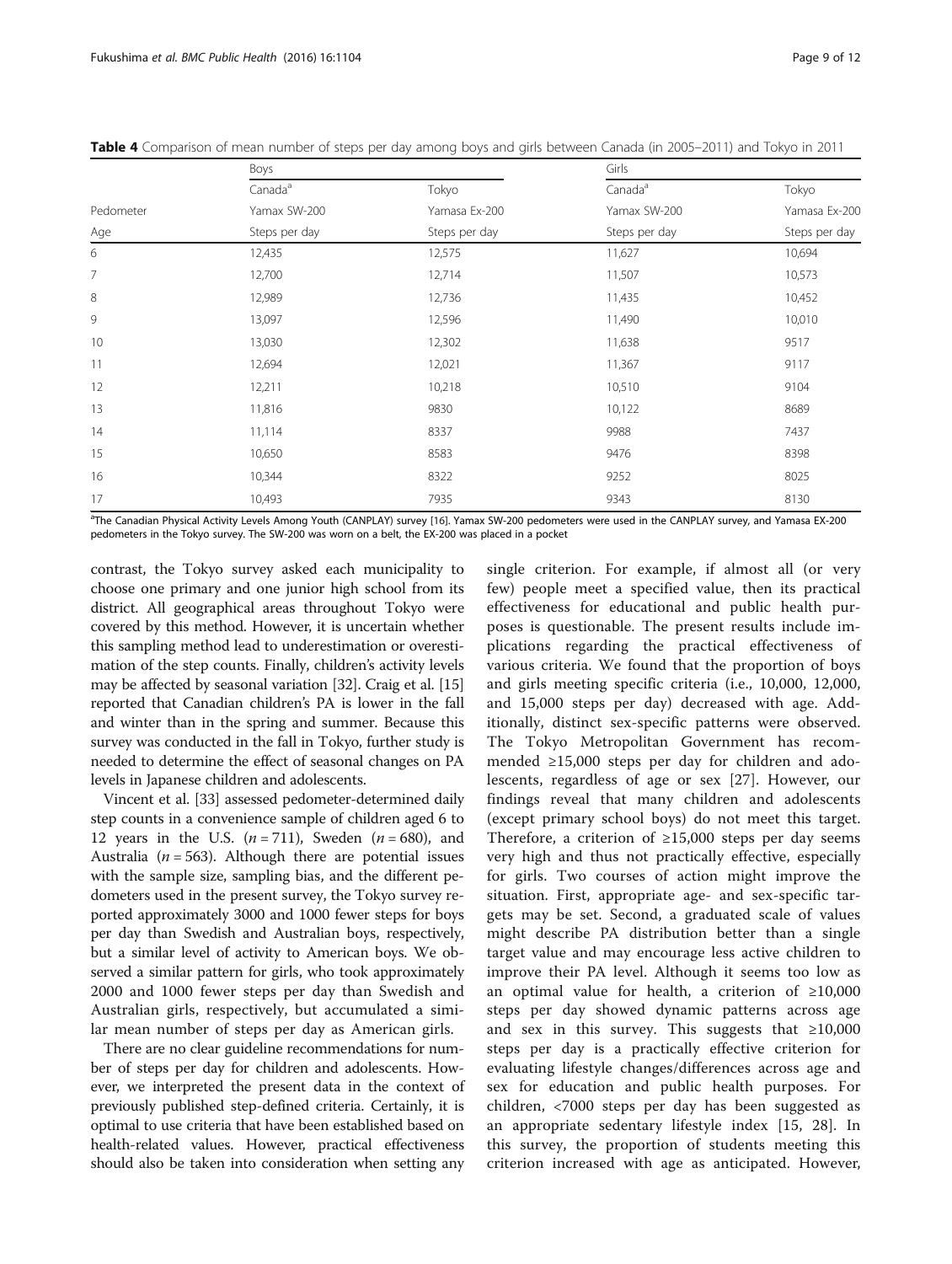<span id="page-9-0"></span>



its practical effectiveness was limited for primary school boys, who accumulated a higher average number of steps per day than this value, suggesting the need for age- and sex-specific values on a graduated scale for youth.

In the present study, the use of unsealed pedometers meant that participants were aware of their step counts, potentially leading to reactivity bias. Because TMBE did not record the steps per day for the first 7 days, our ability to test for reactivity was hampered. However, Craig et al. [[23\]](#page-11-0) showed no evidence of reactivity in a population sample of 5- to 19-year-olds wearing unsealed pedometers for 7 days. Other studies have reported no evidence of reactivity bias and have generally concluded that this is not a problem when evaluating children [\[13](#page-10-0)]. Additionally, Clemes and Deans [[34\]](#page-11-0) reported that the reactivity effect diminishes after the first week of monitoring, returning to normal levels in the second week. Therefore, the data

obtained in the second week of our 2-week surveillance were probably not systematically affected by reactivity bias.

#### Study strengths and limitations

This study has several strengths. Because the participants were sampled throughout Tokyo, their mean number of steps per day is representative of PA levels in Tokyo youth. Using the same adjusted treatment methods for pedometer data as used in the CANPLAY study enabled between-study comparisons. Finally, in this study, more than 86 and 90 % of boys and girls, respectively, wore their pedometers for a minimum of 4 days; it has been reported that 4 or more valid days of data in youth enhances data reliability [[35](#page-11-0)].

Study limitations must be acknowledged. First, this was that was a secondary analysis of a survey conducted by an education authority and we had no input regarding the original study design. Despite this, the survey represents an important source of objectively monitored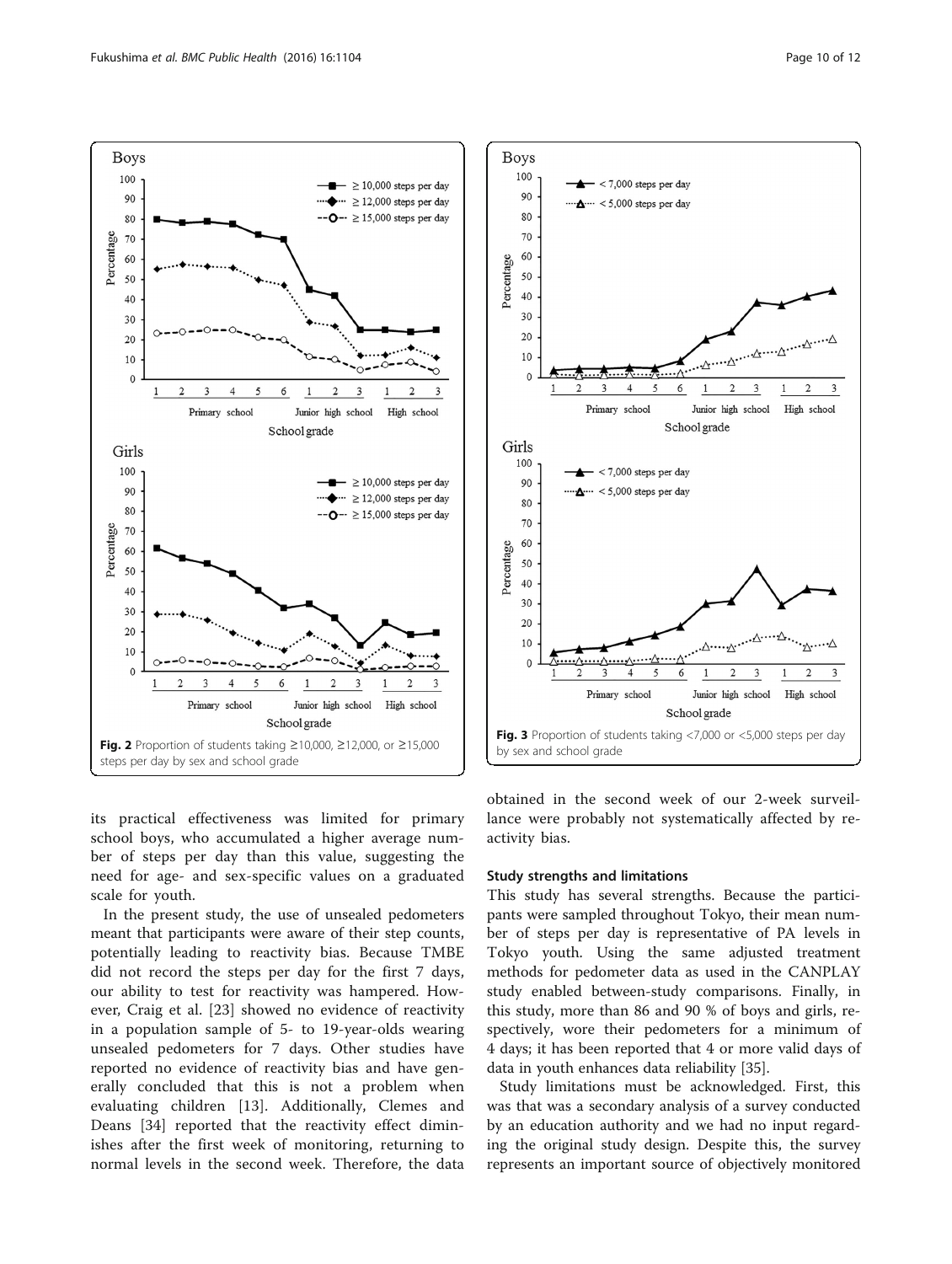<span id="page-10-0"></span>data on children. Although this is the largest study of inpocket pedometer-determined PA in youth (and is thus a useful reference data source for others using this type of device), these pedometers do tend to underestimate absolute step-defined PA levels. Regardless, it is reasonable to assume that the observed data trends are valid. Second, the lack of private school students in the sample may influence the results. In 2011, the proportion of students in the Tokyo metropolitan area attending private primary, junior high, and high schools was 4.5, 25.5, and 55.9 %, respectively [\[36\]](#page-11-0). The difference in tuition costs for private schools may indicate differences in familial socioeconomic status. If socioeconomic status affects youth PA levels, the present data may not accurately reflect PA in the larger Tokyo youth population. Third, the TMBE survey complied with the organization's safety policy, thus allowing students to remove their pedometers during vigorous fullcontact activity (unfortunately, this was not tracked); this may have underestimated the overall number of steps per day. Finally, the issue of wearing compliance should be considered. Students recorded their step counts at school under the guidance of trained teachers. However, no other methods were employed to confirm whether they actually wore the pedometers as directed.

#### Conclusion

This study demonstrates that children's pedometerdetermined PA generally decreases with age and that there is a substantial difference in the number of steps taken per day between boys and girls in Tokyo. The PA decrease was greater in boys because they achieved initial higher peak values; once the students reached high school, the sex difference in the number of steps per day disappeared. These findings contribute to our current understanding of the PA levels of youth living in Tokyo and will be useful for surveillance, screening, and comparison purposes, as well as planning strategies.

#### Abbreviations

CANPLAY: Canadian physical activity levels among youth; CI: Confidence interval; PA: Physical activity; TMBE: Tokyo Metropolitan board of education

#### Acknowledgements

We thank all the study participants and data collectors for their willingness to participate in this survey. We also thank all members of the Tokyo Metropolitan Board of Education and the Tokyo Metropolitan Government who helped make this study possible.

#### Availability of data and materials

The data described herein come from a secondary use of dataset collected by the Tokyo Metropolitan Board of Education with their permission. The data is not permitted to be opened for public use.

#### Authors' contributions

SI conceived the study. NF carried out the analysis, and drafted the manuscript. SI, CTL, and ST interpreted results and critically edited the manuscript. HS and HK provided statistical expertise, and contributed to discussion. YH advised on and reviewed data analysis, and contributed to discussion. All authors read and approved the final manuscript.

#### Competing interests

The author declares that they have no competing interests.

#### Consent for publication

Not applicable

#### Ethics approval and consent to participate

Ethical approval was obtained from the Tokyo Medical University Ethics Committee (No. 2762). Data were collected as administrative data by the Tokyo Metropolitan Board of Education and the Tokyo Metropolitan Government. The Tokyo Metropolitan Board of Education and the Tokyo Metropolitan Government approved the secondary use of these data for research purposes.

#### Author details

<sup>1</sup>Department of Preventive Medicine and Public Health, Tokyo Medical University, 6-1-1 Shinjuku Shinjuku-ku, Tokyo 160-8402, Japan. <sup>2</sup>Faculty of Engineering, Chiba Institute of Technology, 2-1-1 Shibazono, Narashino, Chiba 275-0023, Japan. <sup>3</sup>Department of Kinesiology, School of Public Health and Health Sciences, University of Massachusetts Amherst, 111 Totman Building University of Massachusetts Amherst 30 Eastman Lane, Amherst, MA 01003-9258, USA. <sup>4</sup>Department of Nutritional Science, National Institute of Health and Nutrition, National Institutes of Biomedical Innovation, Health and Nutrition, 1-23-1 Toyama, Shinjuku-ku, 162-8636 Tokyo, Japan.

## Received: 8 July 2016 Accepted: 15 October 2016

#### References

- Ekelund U, Brage S, Froberg K, Harro M, Anderssen SA, Sardinha LB, Riddoch C, Andersen LB. TV viewing and physical activity are independently associated with metabolic risk in children: the European youth heart study. PLoS Med. 2006;3(12):e488.
- 2. Janssen I, Katzmarzyk PT, Boyce WF, Vereecken C, Mulvihill C, Roberts C, Currie C, Pickett W. Comparison of overweight and obesity prevalence in school-aged youth from 34 countries and their relationships with physical activity and dietary patterns. Obes Rev. 2005;6(2):123–32.
- 3. Trudeau F, Laurencelle L, Shephard RJ. Tracking of physical activity from childhood to adulthood. Med Sci Sports Exerc. 2004;36(11):1937–43.
- 4. World Health Organization. Geneva (CH): Global Strategy on Diet, Physical Activity and Health. [http://www.who.int/dietphysicalactivity/factsheet\\_](http://www.who.int/dietphysicalactivity/factsheet_young_people/en/) [young\\_people/en/](http://www.who.int/dietphysicalactivity/factsheet_young_people/en/) Accessed 4 Oct 2016.
- 5. Hallal PC, Andersen LB, Bull FC, Guthold R, Haskell W, Ekelund U. Global physical activity levels: surveillance progress, pitfalls, and prospects. Lancet. 2012;380(9838):247–57.
- 6. Sisson SB, Katzmarzyk PT. International prevalence of physical activity in youth and adults. Obes Rev. 2008;9(6):606–14.
- 7. Sallis JF. Self-report measures of children's physical activity. J Sch Health. 1991;61(5):215–9.
- 8. Bailey RC, Olson J, Pepper SL, Porszasz J, Barstow TJ, Cooper DM. The level and tempo of children's physical activities: an observational study. Med Sci Sports Exerc. 1995;27:1033–41.13.
- 9. Welk GJ, Corbin CB, Dale D. Measurement issues in the assessment of physical activity in children. Res Q Exerc Sport. 2000;71 Suppl 2:S59–73.
- 10. Johnson TP, Cho YI, Holbrook AL, O'Rourke D, Warnecke RB, Chavez N. Cultural variability in the effects of question design features on respondent comprehension of health surveys. Ann Epidemiol. 2006;16(9):661–8.
- 11. Sallis JF, Saelens BE. Assessment of physical activity by self-report: status, limitations, and future directions. Res Q Exerc Sport. 2000;71 Suppl 2:S1–14.
- 12. Warnecke RB, Johnson TP, Chavez N, et al. Improving question wording in surveys of culturally diverse populations. Ann Epidemiol. 1997;7(5):334–42.
- 13. Clemes SA, Biddle SJ. The use of pedometers for monitoring physical activity in children and adolescents: measurement considerations. J Phys Act Health. 2013;10:249–62.
- 14. De Vries SI, Van Hirtum HW, Bakker I, Hopman-Rock M, Hirasing RA, Van Mechelen W. Validity and reproducibility of motion sensors in youth: a systematic update. Med Sci Sports Exerc. 2009;41(4):818–27.
- 15. Craig CL, Cameron C, Griffiths JM, Tudor-Locke C. Descriptive epidemiology of youth pedometer-determined physical activity: CANPLAY. Med Sci Sports Exerc. 2010;42:1639–43.